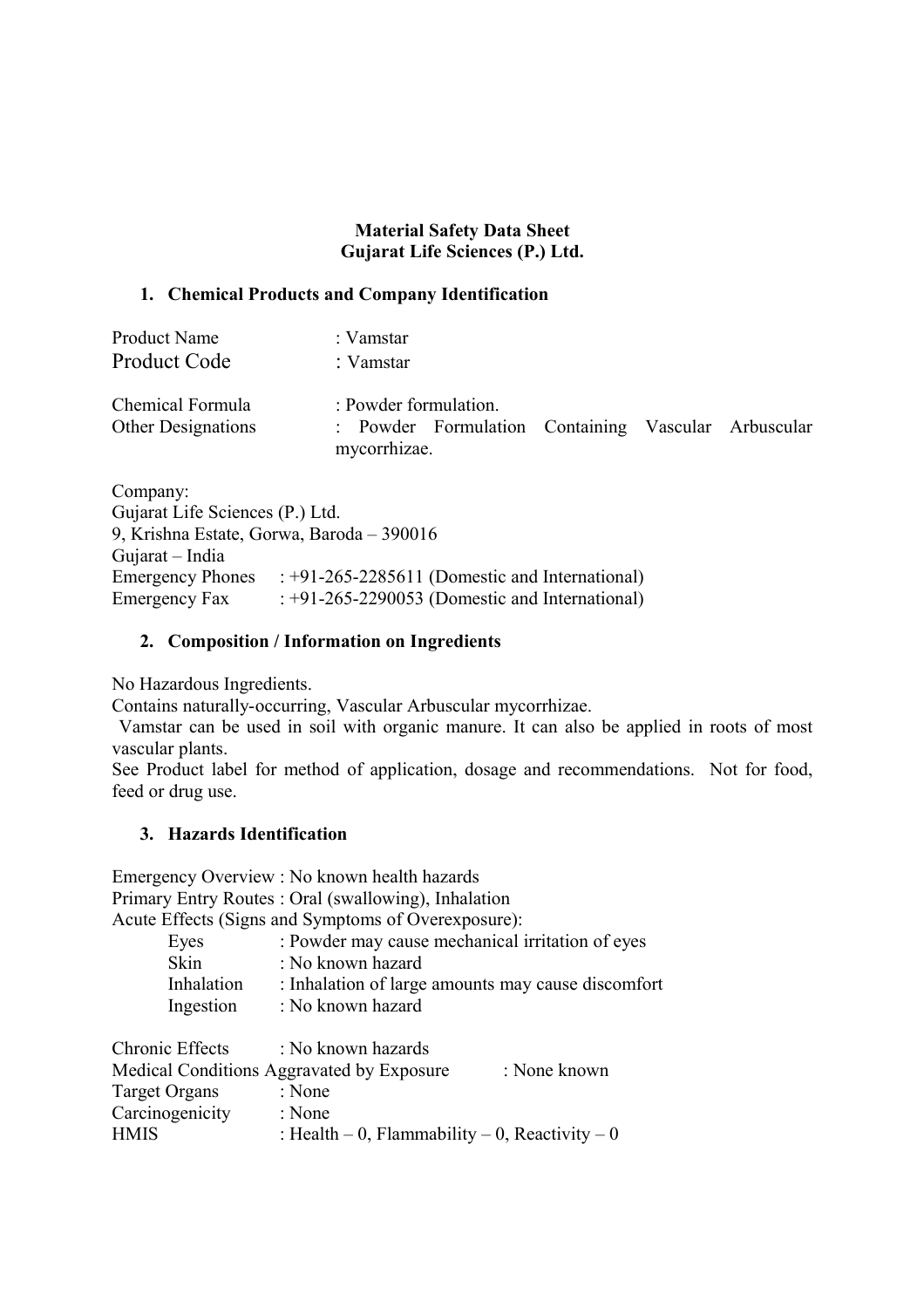## **4. First Aid Measures**

| Eyes       | : Flush with water for at least 15 minutes. Get medical attention if<br>Irritation persists. |
|------------|----------------------------------------------------------------------------------------------|
| Skin       | : Wash with soap and water                                                                   |
| Inhalation | : Remove person to fresh air. Get medical attention if discomfort<br>Persists                |
| Ingestion  | : No treatment necessary                                                                     |

# **5. Fire Fighting Measures**

| <b>Flash Point</b>                        | : None                                                                                                                   |
|-------------------------------------------|--------------------------------------------------------------------------------------------------------------------------|
| <b>Autoignition Temperature</b>           | : Not Applicable                                                                                                         |
| <b>Explosive Limits</b>                   | : LEL: Not Applicable                                                                                                    |
|                                           | <b>UEL: Not Applicable</b>                                                                                               |
| <b>Extinguishing Media</b>                | : Use media suitable for                                                                                                 |
|                                           | Surrounding fire                                                                                                         |
| Unusual Fire or Explosive Hazards         | : Not Known                                                                                                              |
| Fire Fighting Instructions                | : No special requirement                                                                                                 |
| <b>6. Accidental Release Measures</b>     |                                                                                                                          |
| Large Spill / Leak Procedure              | : Contain spill and recover for use<br>or disposal                                                                       |
| Small Spills                              | : Flush area with water                                                                                                  |
| 7. Storage and handling                   |                                                                                                                          |
|                                           |                                                                                                                          |
| <b>Storage Requirements</b>               | : Store in original container in<br>clean, cool and dry place. Use<br>before expiration date printed on<br>package       |
| <b>Handling Precautions</b>               | : No special handling requirements.<br>Follow normal hygienic and<br>housekeeping standards for<br>agricultural products |
| 8. Exposure Control / Personal Protection |                                                                                                                          |
| Ventilation                               | $\cdot$ Special ventilation is not required                                                                              |

| : Special ventilation is not required                                 |
|-----------------------------------------------------------------------|
| : No special requirement                                              |
| : Not required                                                        |
| : Clean with soap and water                                           |
| : Practice general personal hygiene<br>after using this product. Wash |
|                                                                       |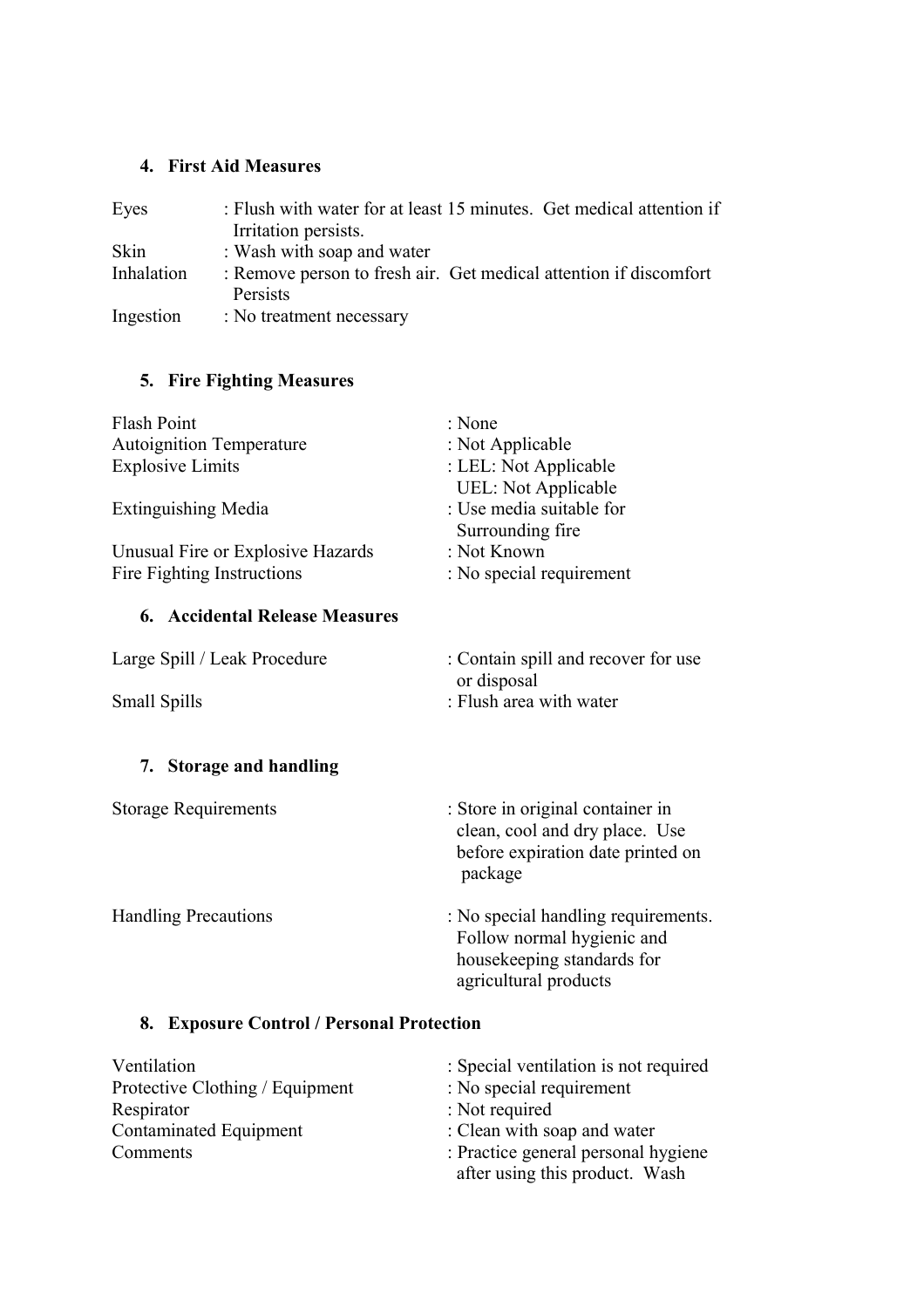hands with soap and water before eating, drinking or smoking

#### **9. Physical and Chemical Properties**

| <b>Physical State</b>                                                | : Powder          |
|----------------------------------------------------------------------|-------------------|
| Colour                                                               | : grey            |
| Odour                                                                | : None            |
| Water Solubility                                                     | : Soluble         |
| % Volatile volume                                                    | : Not determined  |
| Specific Gravity                                                     | $\geq$ $>1$       |
| Vapour Pressure                                                      | : Not determined  |
| Vapour Density                                                       | : Not determined  |
| pH                                                                   | $: 6.5 - 7.0$     |
| <b>Melting Point</b>                                                 | : Not Determined  |
| <b>Boiling Point</b>                                                 | : $100^{\circ}$ C |
| <b>Freezing Point</b>                                                | :4°C              |
| $\mathbf{10}$ $\mathbf{0}$ $\mathbf{11}$ $\mathbf{12}$ $\mathbf{12}$ |                   |

**10. Stability and Reactivity**

| : Stable                    |
|-----------------------------|
| : None                      |
| $\therefore$ Will not occur |
| : As recommended on label   |
| : None                      |
|                             |

#### **11. Toxicological Information**

| Eye Effects / Eye Irritation    | : Non-irritating        |
|---------------------------------|-------------------------|
| <b>Acute Oral Effects</b>       | : None                  |
| <b>Acute Inhalation Effects</b> | : None                  |
| <b>Acute Dermal Effects</b>     | : None                  |
| Skin Irritation                 | : Non-irritating        |
| <b>Skin Sensitization</b>       | : Not a skin sensitizer |

#### **12. Ecological Information**

The product contains non-pathogenic, non-hazardous and non-toxic, naturally occurring constituents and is biodegradable.

#### **13. Disposal Consideration**

Disposal: Small amounts of the product which cannot be used according to the label instructions may be disposed off in a landfill

RCRA Waste Status: This product is not regulated as a hazardous waste. State and local regulation may affect the disposal of this product. Consult your state, local or provincial environmental agency for disposal of waste other than by use accordingly to instructions.